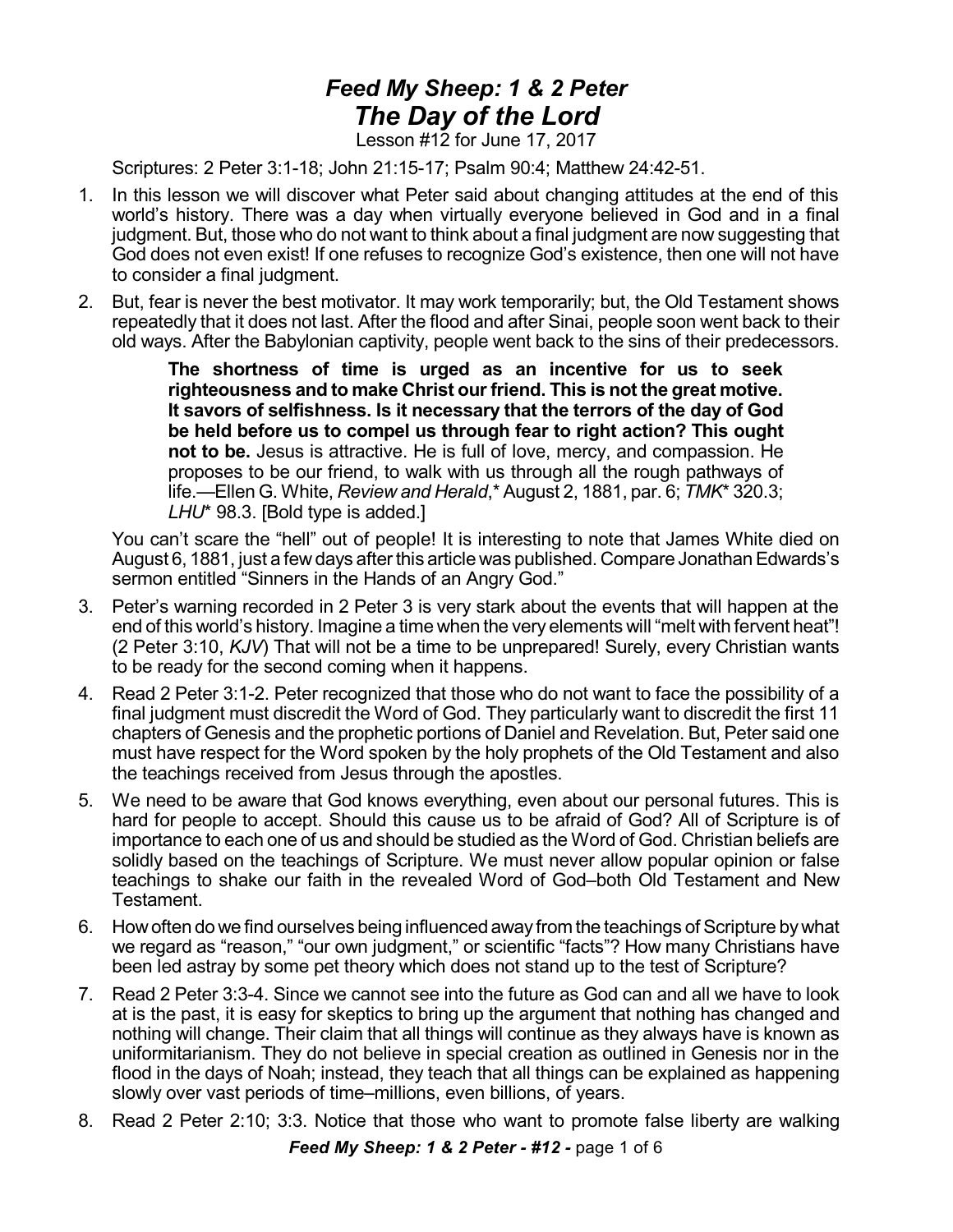according to their "filthy bodily lust and despising God's authority." Later, he talked about those who despise the ideas of a second coming as "controlled by their own lusts." It should be clear from these two references that those people who want to do what they want to do without respect to God's directions or counsel are easily led into all sorts of strange ideas and behaviors. This is no coincidence!

- 9. The idea that things have not changed and, therefore, they will not change is a very dangerous heresy. Because we cannot see into the future and, thus, be able to point to facts that will occur in the future, it is easy for unbelievers to challenge our ideas which are based only on Scripture. But, we must remember that if Jesus is not planning to come back again, there was no reason for Him to have come the first time! It has been almost 173 years since the Great Disappointment in 1844, and it has been 1986 years since Jesus died in A.D. 31. Why has there been such a long delay? Is God the reason for the delay? Or, is it our fault?
- 10. Even as he walked with God, Enoch wondered what was going to happen in the future. Ellen White described his thoughts as he wondered if the righteous and the wicked "would go to the dust together, and that this would be their end." (*Patriarchs and Prophets* 85.6) Enoch lived hundreds of years before the flood, and he was already concerned about the future of God's friends. Thousands of years later as we approach what we know will be the final end of this world as we know it, shouldn't we be even more concerned? As Adventists, we are pronouncing even by our name that we believe in a soon coming. Are you disappointed that God has delayed so long?
- 11. Read 2 Peter 3:8-10. Peter reminded us that in God's eyes, 1000 years are no more than a day either in the past or the future. Was Peter thinking about Psalm 90:4 where the Psalmist said: "One thousand years to you are like one day; they are like yesterday, already gone, like a short hour in the night." (*GNB*) Time is not the great issue with God as it is with us. He can see clearly into the future, and His memory of the past is perfect. He will take action at the best possible time.
- 12. Wicked people in our day do not want to admit that the ancient world was destroyed by a flood because of its wickedness. In fact, that flood caused great changes on the surface of our earth. Peter went on to say that next time, it will not be a flood but fire. (2 Peter 3:10) How much would you have to destroy to remove all traces of sin?
- 13. In the context of our brief lives on planet earth, even a short delay seems long. But, in God's eternal perspective, there is no delay. Peter and others have said emphatically that God waits so He can save as many as possible. As God waits and as we grow weary of waiting, who looks good? Is it God? Or, us? What are we doing to warn the world?
- 14. But, we should not take the other extreme either, suggesting that God will wait forever. Matthew, Paul, and John all talked about the suddenness and finality of the second coming. (See Matthew 24-25; 2 Corinthians 6:2; Revelation 6.)
- 15. Peter's understanding of the *elements* was very different from ours in this age of scientific discovery. The ancient Greeks believed that all things were made of earth, water, air, and fire. What and how much do you think will be destroyed at the second coming?
- 16. Given that we believe that the second coming will be soon, the question still arises what does that have to do with our lives right now? Read 2 Peter 3:11-13 and Matthew 24:42-51. Are we being affected by the attitudes of the world? In what ways are Seventh-day Adventists in our communities becoming more and more like the world and apparently less concerned about the nearness of the second coming?
- 17. Many of us as Seventh-day Adventists have dealt with those who would like to set specific times and have so-called prophetic calculations and charts to prove their points! But, a much greater danger among Seventh-day Adventists is the idea that nothing is changing very fast and that we should just go on living our lives as we are now. Realistically, how many sermons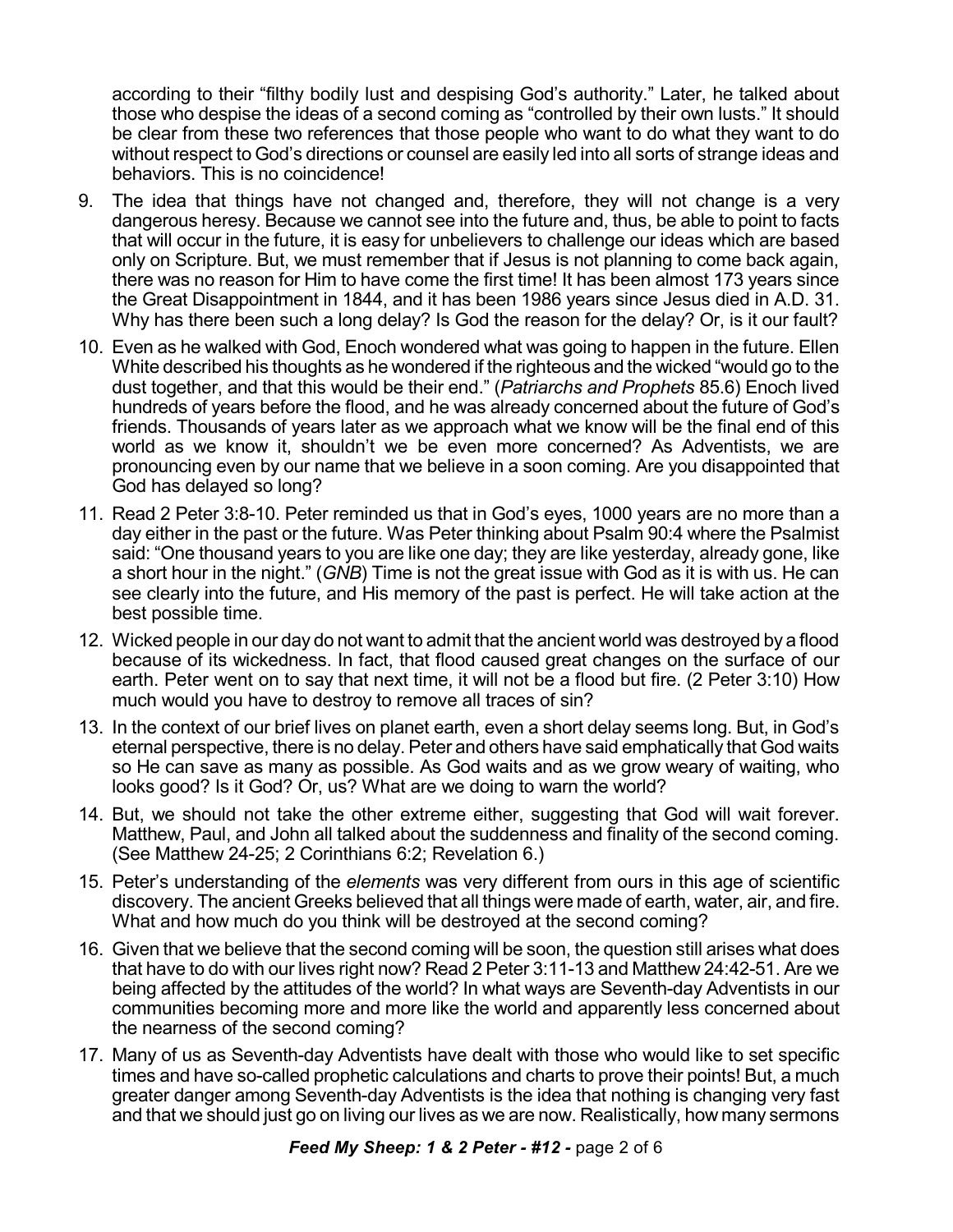have you heard recently about the nearness of the second coming? It is so easy to get caught up in our day-to-day activities and responsibilities and, thus, to push back in our minds against the idea of the total destruction of our world at the second coming.

- 18. Does this reflect the fact that we spend so much time concerning ourselves with our current responsibilities and goals instead of time with the Bible? How much time do we spend studying the Bible and sharing the gospel with others? Do we spend more time watching the news? Watching the latest movies? Following the latest fashions? Or, listening to popular music? What are the young people in our world doing?
- 19. Read 2 Peter 3:14-18. Peter reminded his listeners of the faithful teachings that they had received from himself and his friend Paul. And it is very interesting to notice that he regarded the writings of Paul–whether only some of them or all of them, we do not know–as being on an equal footing with the teachings of the Old Testament. Is it possible that Peter was in prison with Paul in the Mamertine Prison in Rome when he wrote this letter? We know that Peter had some interesting experiences with Paul in earlier times. (See Galatians 2:6-14.) But, at the time of writing this letter, he could speak of Paul as "our beloved brother Paul." (2 Peter 3:15) Remember that Paul had also talked about what we need to do while waiting for the second coming of Jesus. (See Romans 2:4; Romans 12:18; Philippians 2:12.) Remember, Peter was to be the apostle to the Jews, Paul the apostle to the Gentiles.
- 20. Do you think most of the Christians in Peter's and Paul's day already held Paul's writings in high regard? Or, was it just Peter and a few of the leaders who regarded them so highly?
- 21. Peter recognized that there were people even in his day twisting and misconstruing Paul's writings. Any time one writes a significant amount of material, s/he will write some things that can be twisted or misconstrued. That had already happened to the Hebrew Bible. Paul's support for the truths of the Bible was very firm, and there was no license for sin in his writings. (See Romans 3:21-22 and 6:1-14.)
- 22. Which is a greater problem in your church today? Is it twisting the Scriptures? Or, just ignoring them? What can you do as an individual church member to make sure you are not being led astray? At the same time, how can you help others within your church to get ready for the second coming? Shouldn't we try to set a good example to other believers?
- 23. Read Matthew 24:45-51. Which of these two managers best represents your personal experience and the experiences of those around you?

Because we know not the exact time of His coming, we are commanded to watch. "Blessed are those servants, whom the Lord when He cometh shall find watching." Luke 12:37. Those who watch for the Lord's coming are not waiting in idle expectancy. The expectation of Christ's coming is to make men fear the Lord and fear His judgments upon transgression. It is to awaken them to the great sin of rejecting His offers of mercy. Those who are watching for the Lord are purifying their souls by obedience to the truth.—Ellen G. White, *The Desire of Ages*\* 634.2; *Maranatha*\* 36.3.

24. Ellen White had some very interesting things to say about the delay. Notice these very surprising comments.

> **The long night of gloom is trying, but the morning is deferred in mercy, because if the Master should come, so many would be found unready. God's unwillingness to have His people perish, has been the reason of so long delay.**—Ellen G. White, *Testimonies for the Church*,\* vol. 2, 194 (1868); *Ev*\* 694.2. ["So long delay" already in 1868?]

> The angels of God in their messages to men represent time as very short. Thus it has always been presented to me. It is true that time has continued longer than we expected in the early days of this message. Our Saviour did not appear *Feed My Sheep: 1 & 2 Peter - #12 -* page 3 of 6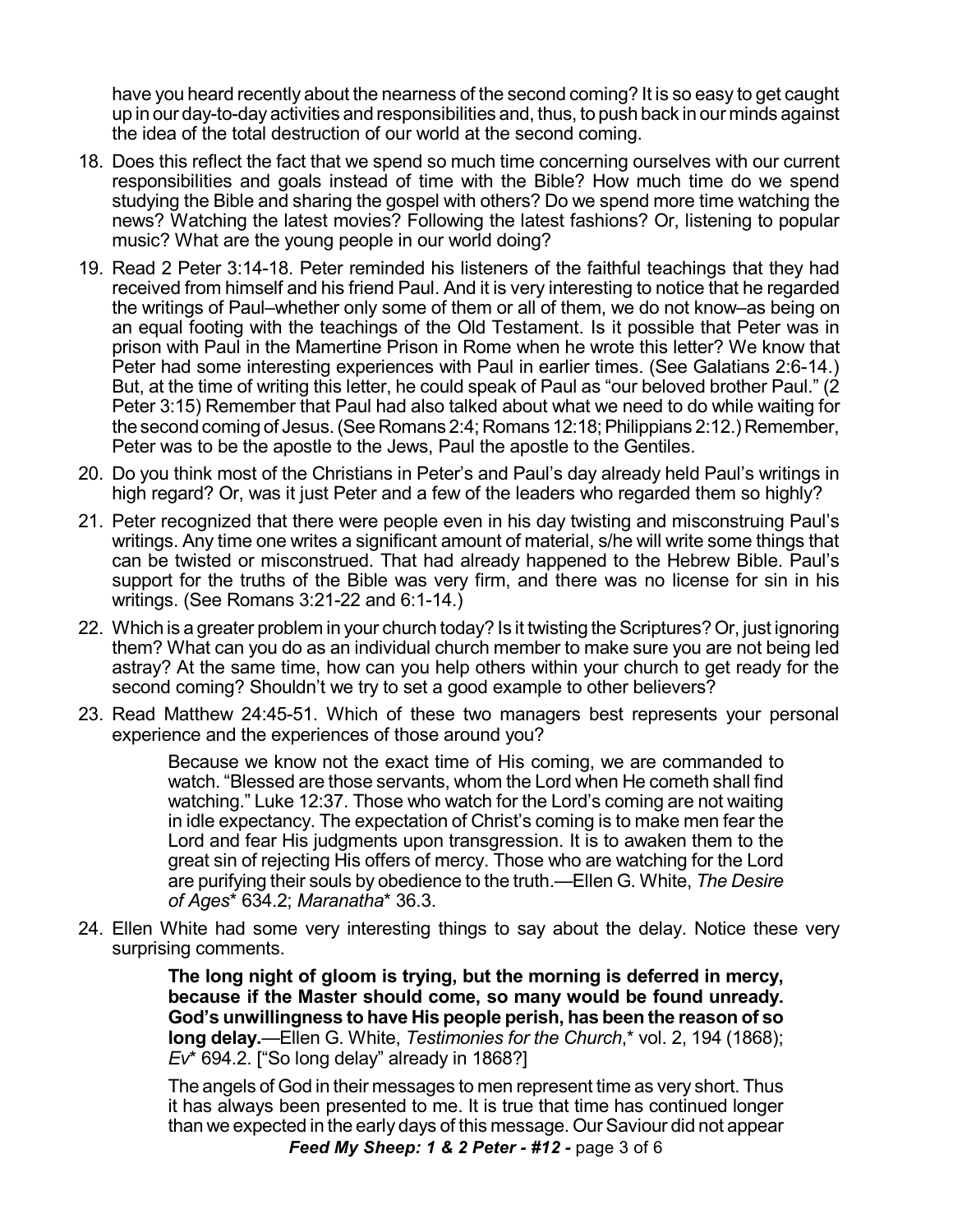## as soon as we hoped. But has the word of the Lord failed? Never! **It should be remembered that the promises and threatenings of God are alike conditional.**

God had committed to His people a work to be accomplished on earth. The third angel's message was to be given, the minds of believers were to be directed to the heavenly sanctuary, where Christ had entered to make atonement for His people. The Sabbath reform was to [68] be carried forward. The breach in the law of God must be made up. The message must be proclaimed with a loud voice, that all the inhabitants of earth might receive the warning. The people of God must purify their souls through obedience to the truth, and be prepared to stand without fault before Him at His coming.

Had Adventists, after the great disappointment in 1844, held fast their faith and followed on unitedly in the opening providence of God, receiving the message of the third angel and in the power of the Holy Spirit proclaiming it to the world, they would have seen the salvation of God, the Lord would have wrought mightily with their efforts, the work would have been completed, and **Christ would have come ere this to receive His people to their reward**. But in the period of doubt and uncertainty that followed the disappointment, many of the advent believers yielded their faith. Dissensions and divisions came in. The majority opposed with voice and pen the few who, following in the providence of God, received the Sabbath reform and began to proclaim the third angel's message. Many who should have devoted their time and talents to the one purpose of sounding warning to the world, were absorbed in opposing the Sabbath truth, and in turn, the labor of its advocates was necessarily spent in answering these opponents and defending the truth. Thus the work was hindered, and the world was left in darkness. **Had the whole Adventist body uniteduponthe commandmentsofGodandthe faithof Jesus,how widely different would have been our history!**

**It was not the will of God that the coming of Christ should be thus delayed.** God did not design that His people, Israel, should wander forty years in the wilderness. He promised to lead them directly to the land of Canaan, and establish them there a holy, healthy, happy people. But those to whom it was first preached, went not in "because of unbelief." Their hearts were filled with murmuring, rebellion, and hatred, and He could not fulfill His covenant with them. [69]

**For forty years did unbelief, murmuring, and rebellion shut out ancient Israel from the land of Canaan. The same sins have delayed the entrance of modern Israel into the heavenly Canaan. In neither case were the promises of God at fault. It is the unbelief, the worldliness, unconsecration, and strife among the Lord's professed people that have kept us in this world of sin and sorrow so many years.**—*Manuscript 4, 1883*;\* *Selected Messages*,\* Book 1, 67.8-69.1 [Most complete statement]; *Evangelism*\* 695.3-696.2; *LDE*\* 37.5; *Mar*\* 61.4. [Bold type and content in brackets are added.]

25. In light of all the information in this lesson, which is more important in your daily experience? Is it preparing for the second coming and eternal life with the Lord? Or, dealing with the challenges of living day by day?What teachings, beliefs, and practices do we as Seventh-day Adventists hold that are not consistent with our culture, our reasoning capacity, or tradition but are solely dependent upon our understanding of the Word of God? Would that be true of our keeping of the seventh-day Sabbath? Our understanding of and belief in what is taught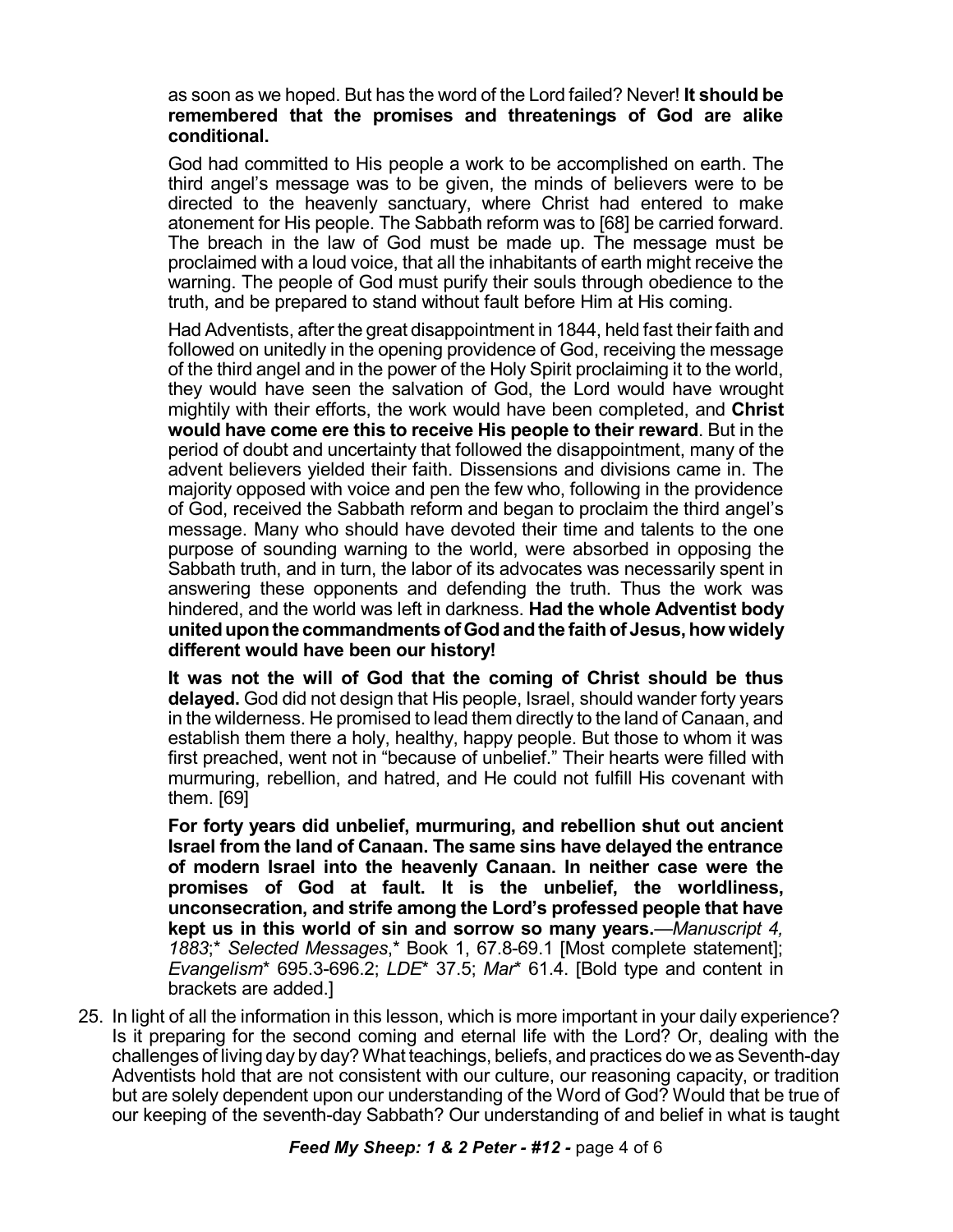in Genesis 1-11? Our understanding of the nature of man? Our beliefs regarding the state of the dead?

- 26. As mentioned earlier, sinful passions and tendencies tend to lead to false teachings and beliefs. Why is that? It is very easy for those who are caught up in their favorite sins and worldly pleasures of our day to think of reasons to ignore or twist unpopular teachings from the Bible.
- 27. Albert Einstein shook the world by suggesting that, based on his mathematical calculations and his understanding of science, time is not always constant. He suggested that the speed of one's movement and one's position might impact how slow or how fast time moves. While very few of us understand all he was talking about, does it raise questions about God's understanding of time? Does God know more than we do?
- 28. No matter what we may believe about time or about the delay in the second coming, we must never question its reality. How should we deal with scoffers who doubt the reality of Christ's second coming and at the same time avoid, basically, by our practices doing what they are doing?
- 29. Why does God view time so differently from the way we view time? It is clear from numerous passages in Scripture that God is patient because He does not want any to perish. We should count God's patience as salvation. We should be thankful because if God had come earlier, we would not have been born. Along with Jesus and Paul, Peter appealed to us to live lives of watchful waiting and faithful action.
- 30. Is it really possible for us to hasten the second coming of Jesus Christ? (2 Peter 3:12) If God already knows when the second coming will happen, how can we work to hasten it? If we need to finish spreading the gospel before Jesus can come again, (Matthew 24:14) is He waiting for us to finish the work He has given us?

**If those who claimed to have a living experience in the things of God had done their appointed work as the Lord ordained, the whole world would have been warned ere this, and the Lord Jesus would have come in power and great glory.** For God has appointed a day in the which he will judge the world. He tells us when that day shall come,-"This gospel of the kingdom shall be preached in all the world for a witness unto all nations; and then shall the end come." [Matthew 24:14]—Ellen G. White, *Review and Herald*,\* October 6, 1896, par. 7. [Bold type and text in brackets are added.]

- 31. Scripture teaches, and Bible-believing Christians assert, that God created all things in the beginning. We believe that a flood in the days of Noah basically destroyed and reconfigured our world. Based on these ideas and the statements by God in His Word, we believe there will be a second coming at which time the world will, once again, be destroyed but this time by fire.By contrast, scoffers claim that nothing has really changed and nothing will. What solid evidence could you provide for either of those positions?
- 32. In Romans 1:18-21, Paul suggested that there is plenty of evidence even in the natural world for believing in a Creator God. Evolutionists and other scoffers are trying desperately to find ways in which the creation of all things could have taken place through natural mechanisms. *A priori*, they throw out any action involving God in creation, the flood, or any future cataclysmic events. Thus, they really have no alternative explanation for the presence of our world or what we see in our world.
- 33. Read 2 Peter 3:1-7 and Jude 17-19. Peter and Jude, once again, referred to the ancient biblical records as proof of their claims. Both the Old Testament and what we would now call a portion of the New Testament are referenced. By our statements and our lives, do we